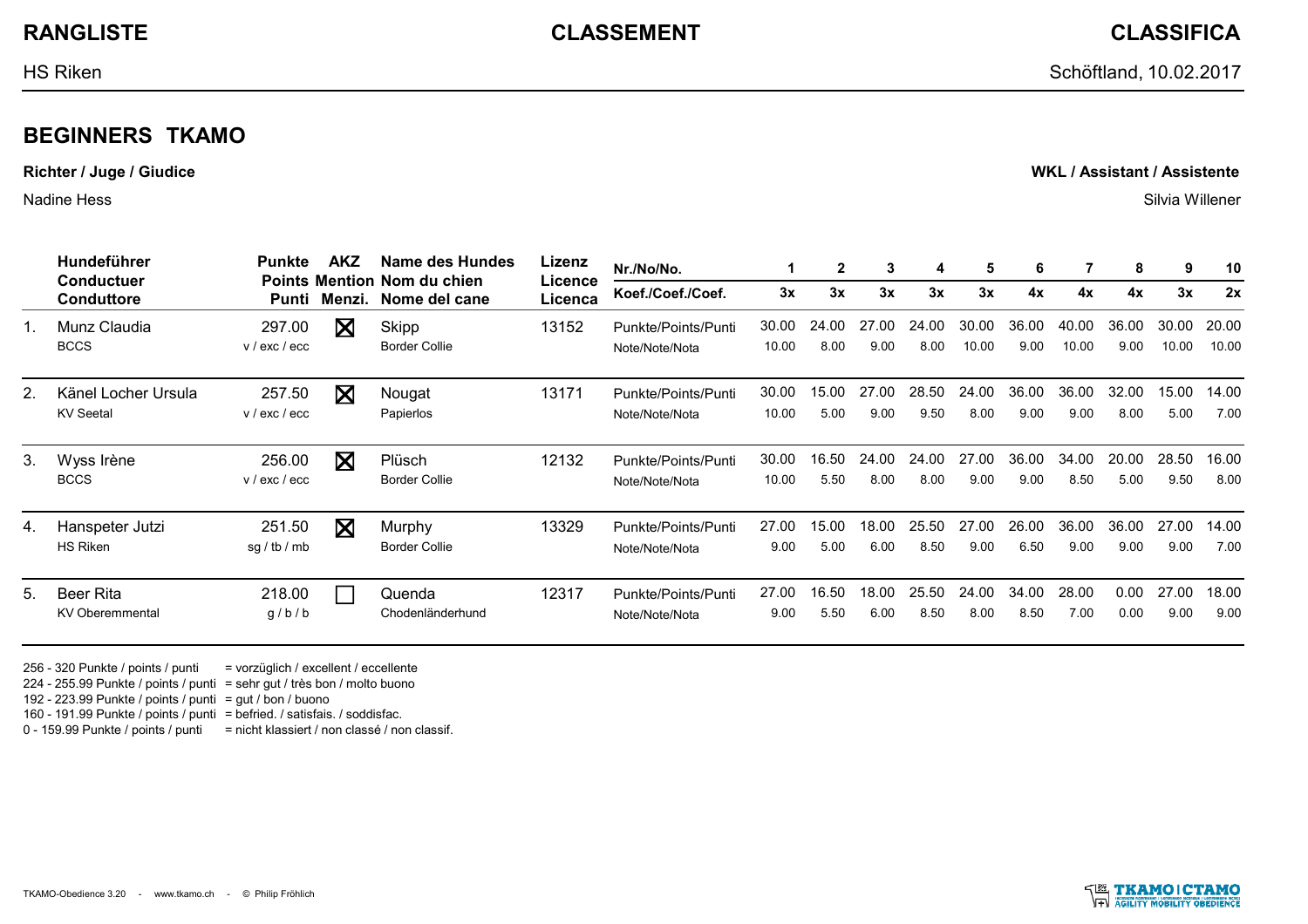HS Riken Schöftland, 10.02.2017

## **1 FCI**

**Richter / Juge / Giudice WKL / Assistant / Assistente**

Nadine Hess Silvia Willener

|    | Hundeführer<br><b>Conductuer</b>     | Punkte                 | <b>AKZ</b> | Name des Hundes<br><b>Points Mention Nom du chien</b> | Lizenz<br>Licence | Nr./No/No.                            |                | $\mathbf{2}$  | 3                | 4                   | 5             | 6             |               | 8             | 9              | 10                  | 11            |
|----|--------------------------------------|------------------------|------------|-------------------------------------------------------|-------------------|---------------------------------------|----------------|---------------|------------------|---------------------|---------------|---------------|---------------|---------------|----------------|---------------------|---------------|
|    | <b>Conduttore</b>                    | Punti                  | Menzi.     | Nome del cane                                         | Licenca           | Koef./Coef./Coef.                     | 3x             | 3x            | 3x               | 3x                  | 2x            | 3x            | 4x            | 3x            | 3x             | 3x                  | 2x            |
|    | <b>Bingler Francoise</b><br>KV Aarau | 227.00<br>sg / tb / mb | ⊠          | Dalango<br>Australian Kelpi                           | 11774             | Punkte/Points/Punti<br>Note/Note/Nota | 24.00<br>8.00  | 15.00<br>5.00 | 6.50             | 19.50 24.00<br>8.00 | 16.00<br>8.00 | 16.50<br>5.50 | 28.00<br>7.00 | 15.00<br>5.00 | 27.00<br>9.00  | 24.00<br>8.00       | 18.00<br>9.00 |
|    | von Bhicknapahari<br><b>SPPC</b>     | 225.50<br>sg / tb / mb |            | <b>Yes</b><br>Papillon                                | 12702             | Punkte/Points/Punti<br>Note/Note/Nota | 30.00<br>10.00 | 18.00<br>6.00 | 22.50<br>7.50    | 28.50<br>9.50       | 12.00<br>6.00 | 25.50<br>8.50 | 0.00<br>0.00  | 18.00<br>6.00 | 27.00<br>9.00  | 24.00 20.00<br>8.00 | 10.00         |
|    | Munz Priska<br><b>HF</b> Seewil      | 198.50<br>g/b/b        |            | Kyuma<br>Tervueren                                    | 12660             | Punkte/Points/Punti<br>Note/Note/Nota | 15.00<br>5.00  | 15.00<br>5.00 | 18.00<br>6.00    | 25.50<br>8.50       | 14.00<br>7.00 | 0.00<br>0.00  | 32.00<br>8.00 | 15.00<br>5.00 | 30.00<br>10.00 | 18.00<br>6.00       | 16.00<br>8.00 |
|    | Wyss Irène<br><b>BCCS</b>            | 197.00<br>g/b/b        |            | <b>Dschinn</b><br><b>Border Collie</b>                | 10139             | Punkte/Points/Punti<br>Note/Note/Nota | 27.00<br>9.00  | 16.50<br>5.50 | $0.00 -$<br>0.00 | 22.50<br>7.50       | 14.00<br>7.00 | 15.00<br>5.00 | 24.00<br>6.00 | 18.00<br>6.00 | 27.00<br>9.00  | 21.00<br>7.00       | 12.00<br>6.00 |
| 5. | Pfändler Bettina<br><b>SKES</b>      | 196.00<br>g/b/b        |            | Kyrill<br>Entlebucher                                 | 9057              | Punkte/Points/Punti<br>Note/Note/Nota | 27.00<br>9.00  | 0.00<br>0.00  | 22.50<br>7.50    | 27.00<br>9.00       | 0.00<br>0.00  | 24.00<br>8.00 | 32.00<br>8.00 | 22.50<br>7.50 | 27.00<br>9.00  | 0.00<br>0.00        | 14.00<br>7.00 |

256 - 320 Punkte / points / punti = vorzüglich / excellent / eccellente 224 - 255.99 Punkte / points / punti = sehr gut / très bon / molto buono 192 - 223.99 Punkte / points / punti = gut / bon / buono 0 - 191.99 Punkte / points / punti = nicht klassiert / non classé / non classif.



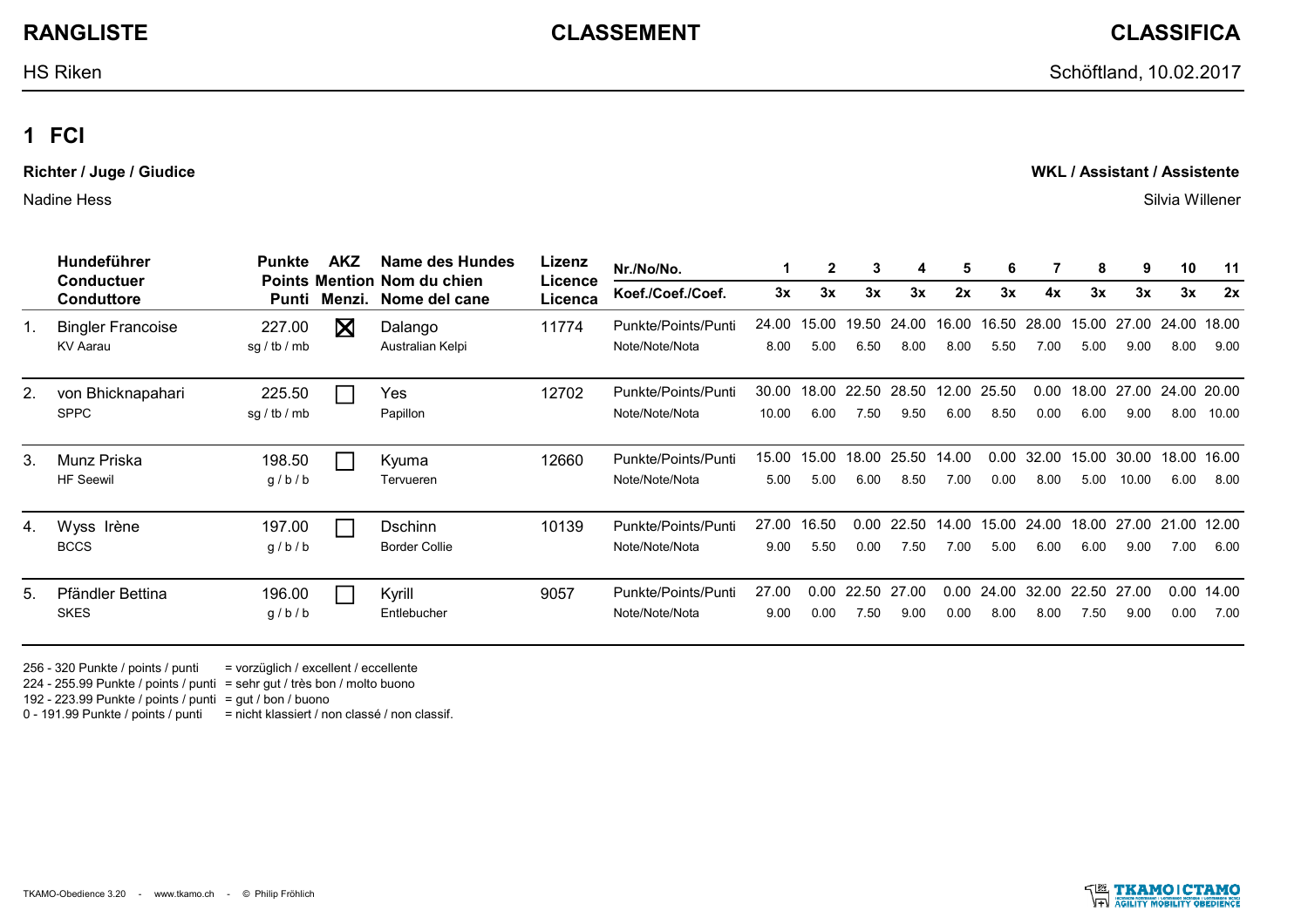**RANGLISTE CLASSEMENT CLASSIFICA**

HS Riken Schöftland, 10.02.2017

# **2 FCI**

**Richter / Juge / Giudice WKL / Assistant / Assistente**

Nadine Hess Silvia Willener

|                | Hundeführer<br>Conductuer<br><b>Conduttore</b> | Punkte                  | <b>AKZ</b>                  | Name des Hundes<br><b>Points Mention Nom du chien</b> | Lizenz<br>Licence | Nr./No/No.                            |                | $\mathbf{2}$  | 3             | 4             | 5             | 6             |               | 8             | 9             | 10             |
|----------------|------------------------------------------------|-------------------------|-----------------------------|-------------------------------------------------------|-------------------|---------------------------------------|----------------|---------------|---------------|---------------|---------------|---------------|---------------|---------------|---------------|----------------|
|                |                                                | Punti                   | Menzi.                      | Nome del cane                                         | Licenca           | Koef./Coef./Coef.                     | 2x             | 3x            | 3x            | 4x            | 4x            | 3x            | 4x            | 4x            | 3x            | 2x             |
| 1.             | Metzler Janine<br><b>SKBS</b>                  | 267.50<br>v / exc / ecc | X                           | Cytka-Tala<br>Malinois                                | 12311             | Punkte/Points/Punti<br>Note/Note/Nota | 17.00<br>8.50  | 22.50<br>7.50 | 27.00<br>9.00 | 30.00<br>7.50 | 36.00<br>9.00 | 24.00<br>8.00 | 36.00<br>9.00 | 28.00<br>7.00 | 27.00<br>9.00 | 20.00<br>10.00 |
| 2.             | Roschi Carola<br><b>KV Lyss</b>                | 254.00<br>sg / tb / mb  | $\boxtimes$                 | Yakari<br>Zwergschnauzer                              | 11594             | Punkte/Points/Punti<br>Note/Note/Nota | 15.00<br>7.50  | 16.50<br>5.50 | 25.50<br>8.50 | 34.00<br>8.50 | 34.00<br>8.50 | 22.50<br>7.50 | 32.00<br>8.00 | 32.00<br>8.00 | 22.50<br>7.50 | 20.00<br>10.00 |
| 3.             | Stenger Cornelia<br><b>KV Lyss</b>             | 227.00<br>sq / tb / mb  | <b>Tara</b>                 | Jilly<br>Golden Retriever                             | 9763              | Punkte/Points/Punti<br>Note/Note/Nota | 13.00<br>6.50  | 24.00<br>8.00 | 27.00<br>9.00 | 30.00<br>7.50 | 34.00<br>8.50 | 21.00<br>7.00 | 34.00<br>8.50 | 24.00<br>6.00 | 0.00<br>0.00  | 20.00<br>10.00 |
| 4.             | Pfändler Bettina<br><b>SKES</b>                | 215.50<br>q/b/b         | $\mathcal{L}^{\mathcal{A}}$ | Darka<br>Entlebucher                                  | 12678             | Punkte/Points/Punti<br>Note/Note/Nota | 20.00<br>10.00 | 19.50<br>6.50 | 25.50<br>8.50 | 32.00<br>8.00 | 0.00<br>0.00  | 22.50<br>7.50 | 30.00<br>7.50 | 24.00<br>6.00 | 24.00<br>8.00 | 18.00<br>9.00  |
| 5.             | <b>Burkhart Daniela</b><br><b>SKBS</b>         | 188.00<br>nk/nc         | $\mathbf{I}$                | Fuego<br>Groeendael                                   | 10715             | Punkte/Points/Punti<br>Note/Note/Nota | 19.00<br>9.50  | 18.00<br>6.00 | 25.50<br>8.50 | 32.00<br>8.00 | 0.00<br>0.00  | 21.00<br>7.00 | 30.00<br>7.50 | 0.00<br>0.00  | 22.50<br>7.50 | 20.00<br>10.00 |
| 6.             | Ramunno Beatrice<br>ATW Fräsi Dog              | 147.00<br>nk/nc         | $\Box$                      | Linux<br>Mini Aussie                                  | 11413             | Punkte/Points/Punti<br>Note/Note/Nota | 18.00<br>9.00  | 18.00<br>6.00 | 19.50<br>6.50 | 28.00<br>7.00 | 0.00<br>0.00  | 19.50<br>6.50 | 24.00<br>6.00 | 0.00<br>0.00  | 0.00<br>0.00  | 20.00<br>10.00 |
| 7 <sub>1</sub> | Feldmann Gabi<br><b>SKBS</b>                   | 0.00<br>nk/nc           | $\mathbf{I}$                | Cassy<br>Malinois                                     | 10254             | Punkte/Points/Punti<br>Note/Note/Nota | 0.00           | 0.00          | 0.00          | 0.00          | 0.00          | 0.00          | 0.00          | 0.00          | 0.00          | 0.00           |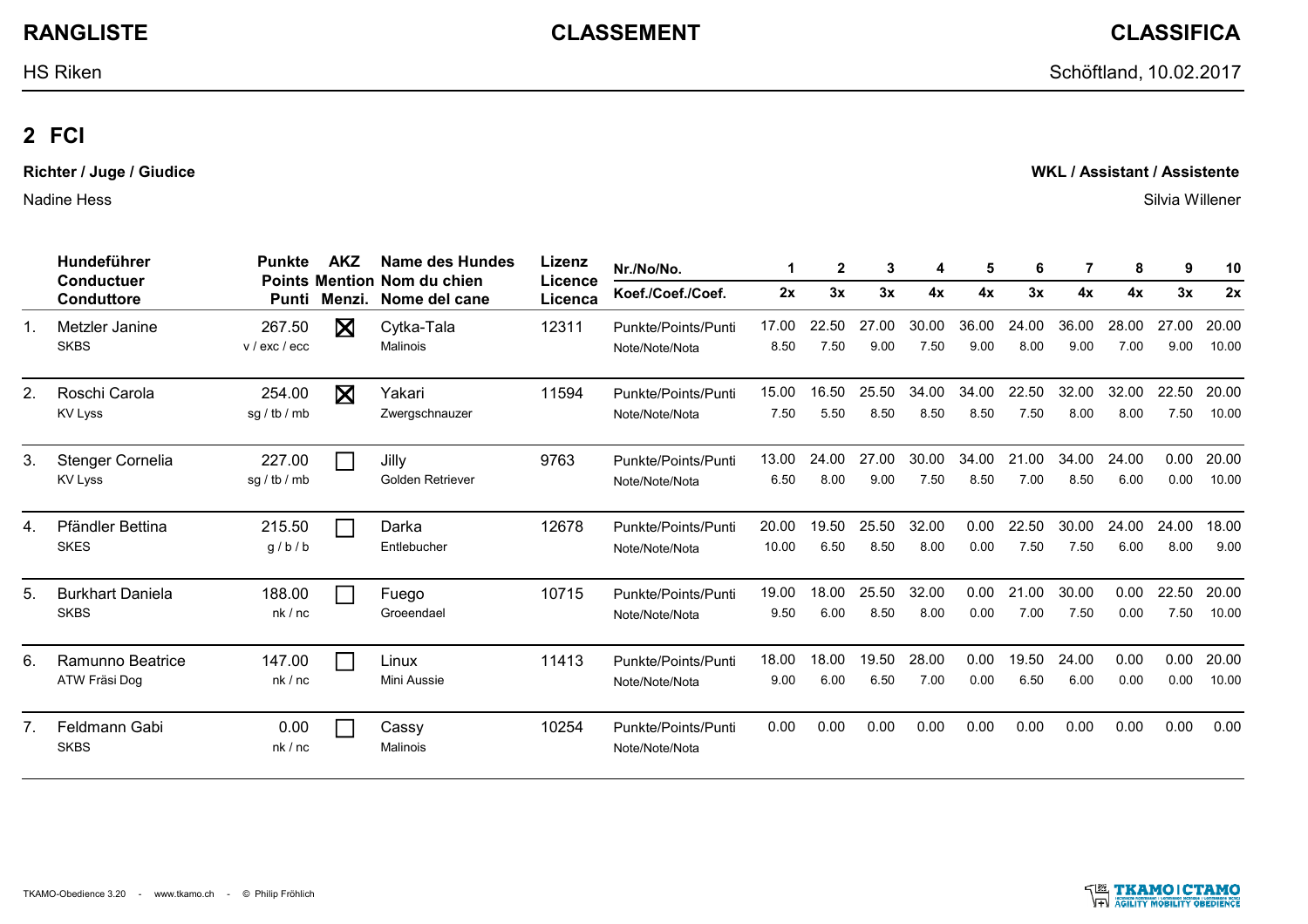**RANGLISTE CLASSEMENT CLASSIFICA**

## **2 FCI**

| <b>Richter / Juge / Giudice</b> | WKL / Assistant / Assistente |
|---------------------------------|------------------------------|
| Nadine Hess                     | Silvia Willener              |

| Hundeführer | AK.<br>Punkte<br>Name des Hundes        | ∟izenz  | :/No/No.          |   |     |    |  |  | 10 |
|-------------|-----------------------------------------|---------|-------------------|---|-----|----|--|--|----|
| Conductuei  | ı Nom du chien<br><b>Points Mention</b> | Licence |                   |   | 2v  |    |  |  |    |
| `onduttor.  | <b>Menz</b> ı<br>Nome del cane<br>Punti | ∟icenca | Koef./Coef./Coef. | ◡ | ◡́∧ | 4х |  |  | 2x |

256 - 320 Punkte / points / punti = vorzüglich / excellent / eccellente

224 - 255.99 Punkte / points / punti = sehr gut / très bon / molto buono

192 - 223.99 Punkte / points / punti = gut / bon / buono

0 - 191.99 Punkte / points / punti = nicht klassiert / non classé / non classif.